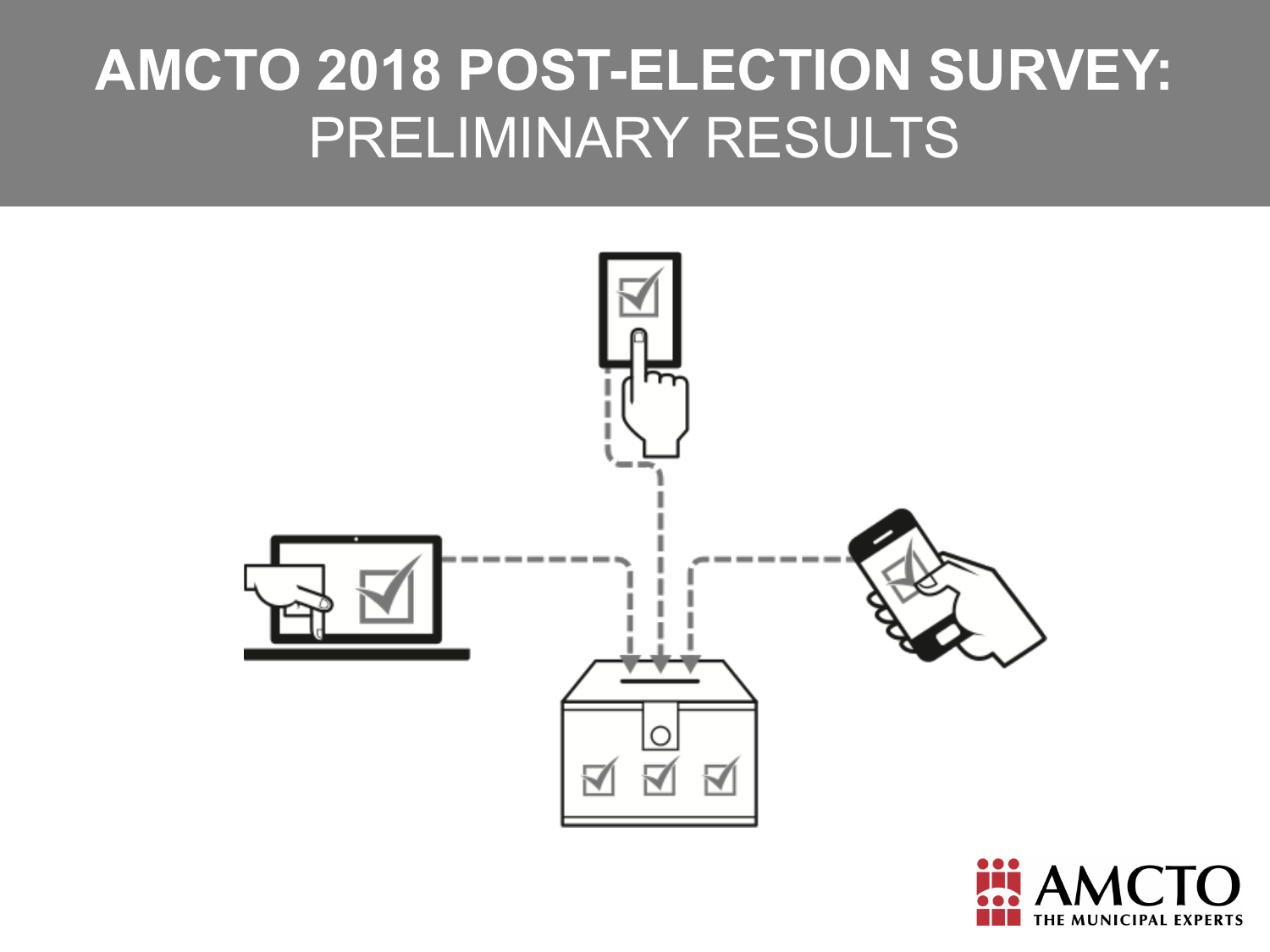# **AMCTO 2018 POST-ELECTION SURVEY**

#### **Background:**

263 respondents from a range of municipalities, an increase from 119 respondents in 2014.

Administered November 2018 – January 2019.

Data set (without respondent IDs) will be posted in the members-only section of the AMCTO website.

#### **Contact Us:**

Adam McDonald Policy Advisor [amcdonald@amcto.com](mailto:amcdonald@amcto.com)

Rick Johal Director, Member and Sector Relations [rjohal@amcto.com](mailto:rjohal@amcto.com)

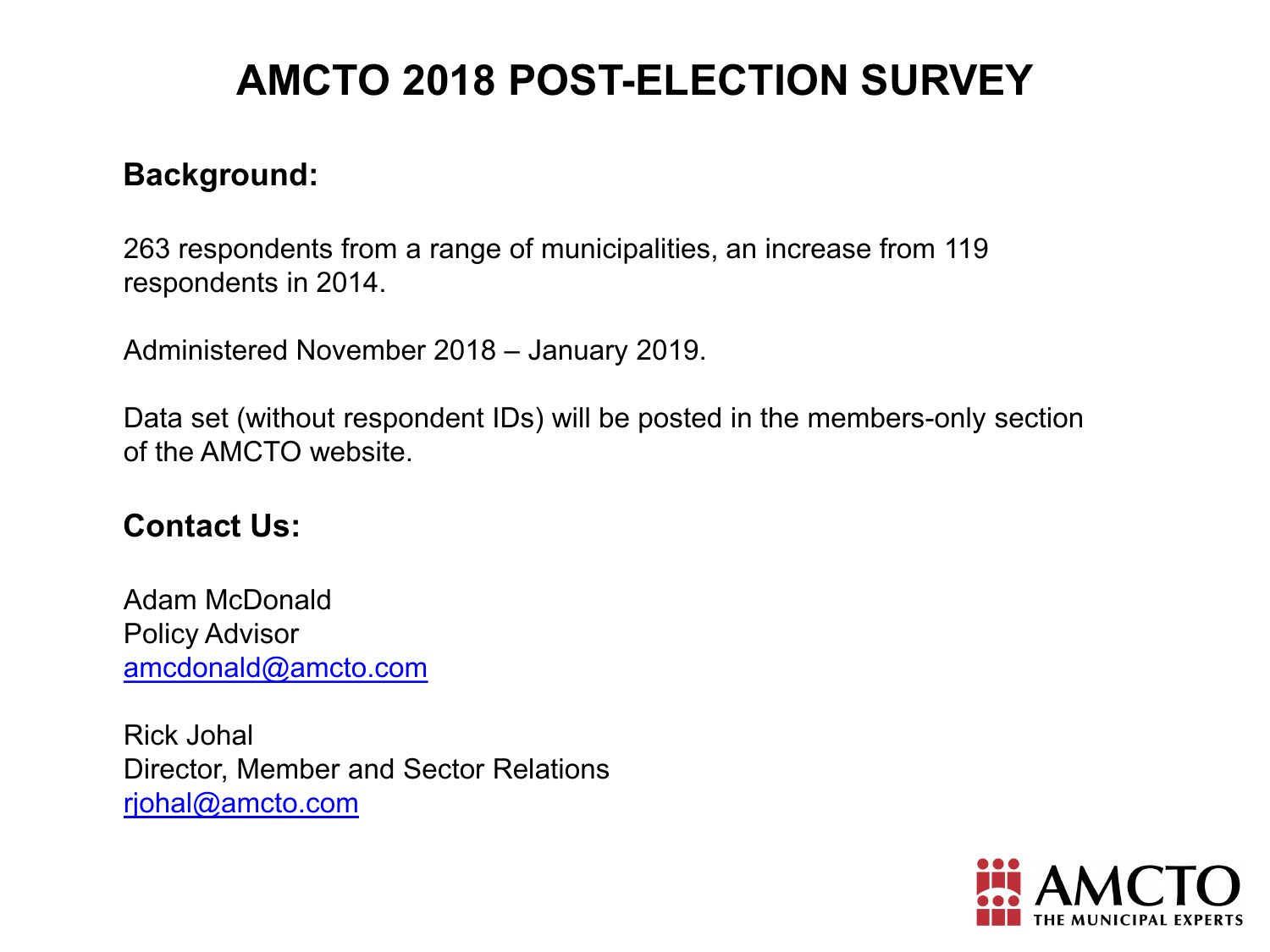#### **RESPONDENT MUNICIPALITIES,** by population size



| <b>Population</b>  | <b>Survey Respondents</b> | <b>AMO Data</b> |
|--------------------|---------------------------|-----------------|
| Less than 10K      | 156/263 (59%)             | 267/444 (60%)   |
| $10,000 - 50,000$  | 71/263 (27%)              | 25/444 (25%)    |
| $50,000 - 100,000$ | 13/263 (5%)               | 31/444 (7%)     |
| More than 100K     | 24/263 (9%)               | 36/444 (8%)     |

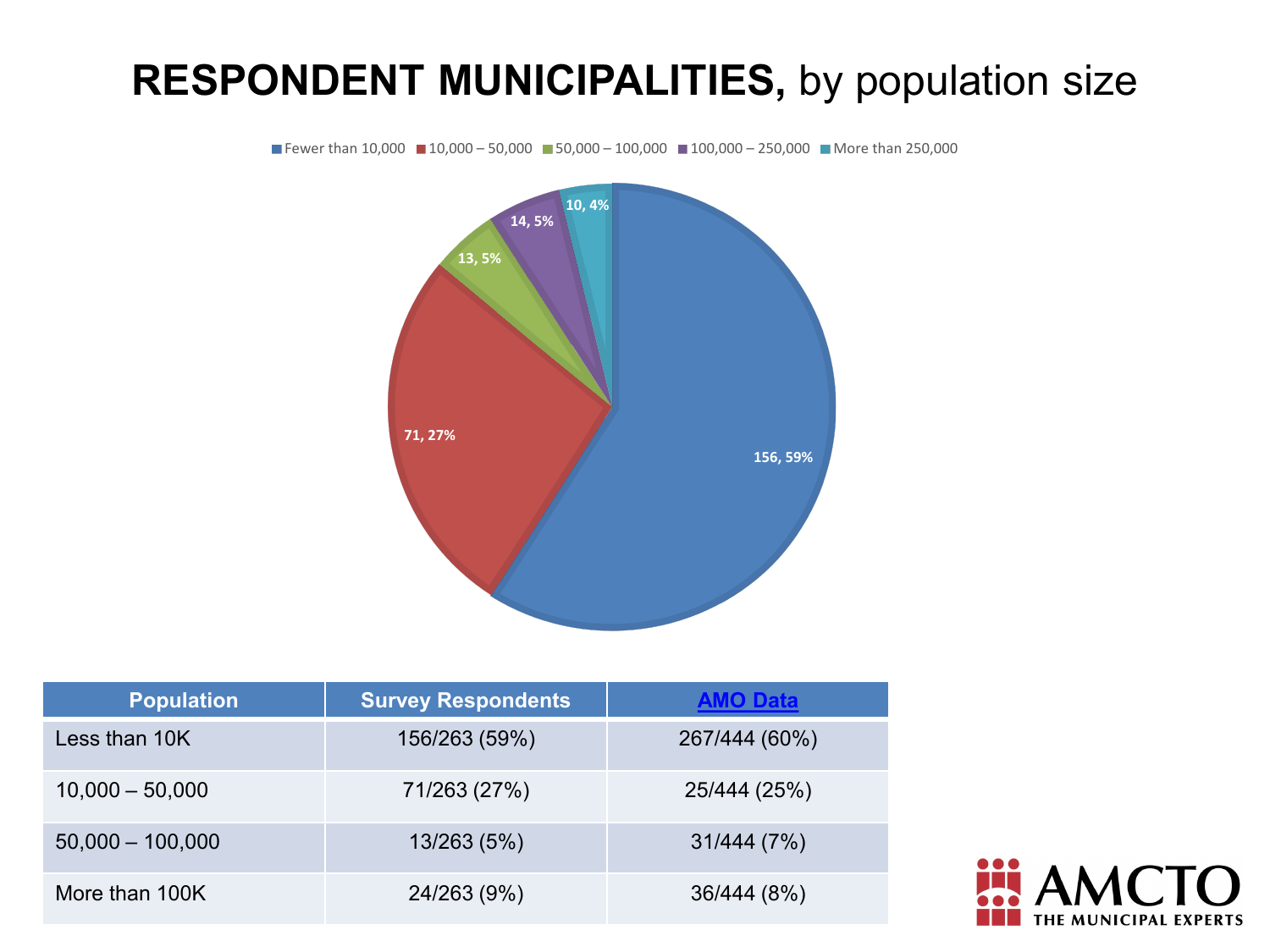# **VOTER TURNOUT PERCENTAGE, BY POPULATION:**

■ 2018 Voter Turnout (N=242) ■ 2014 Voter Turnout (N=115)



THE MUNICIPAL EXPERTS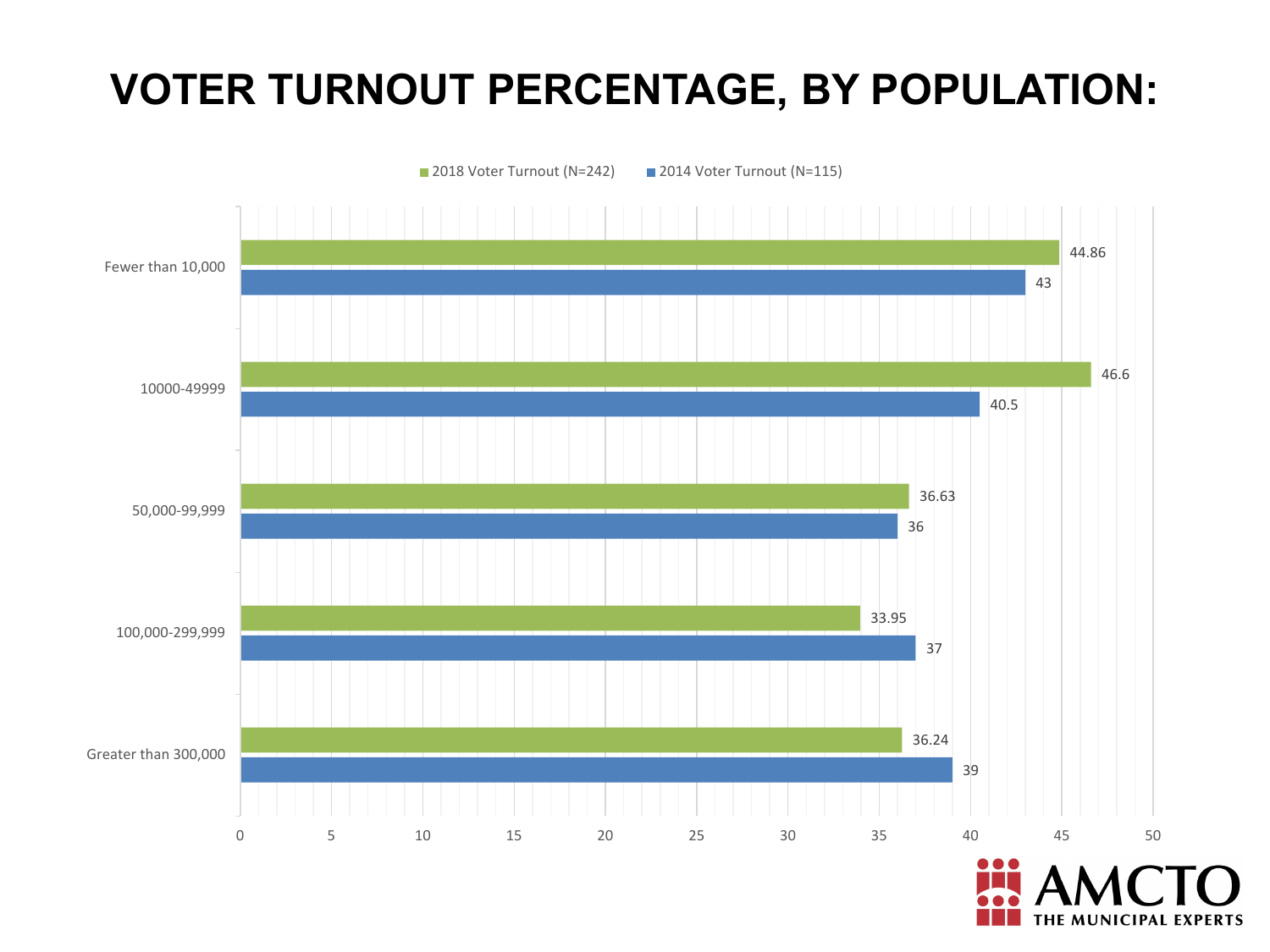#### **2018 VOTER TURNOUT, BY POPULATION: COMPARISON WITH FEDERAL, PROVINCIAL, MUNICIPAL AVERAGES**



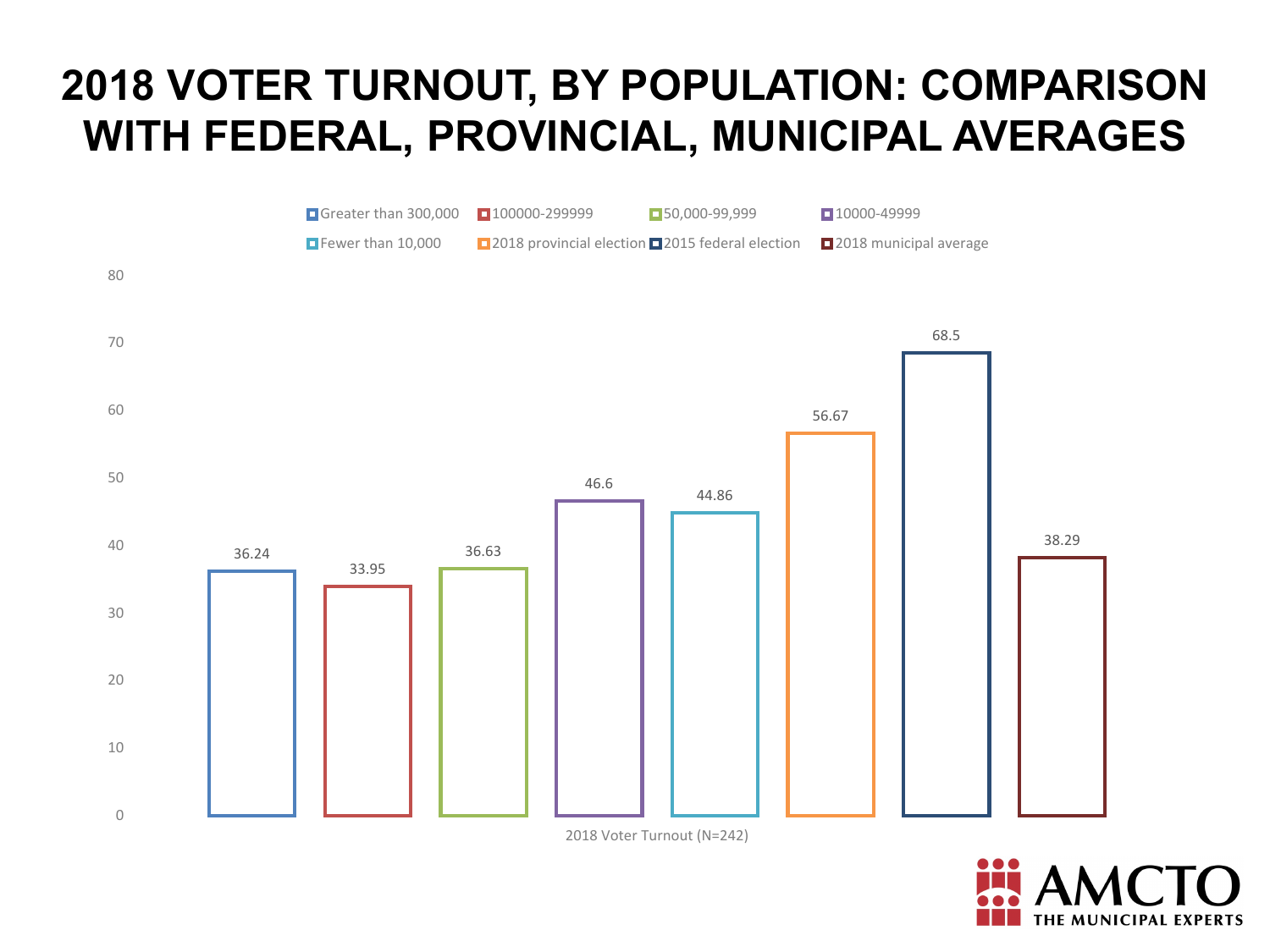#### **VOTING METHODS**

#### Which voting methods did you use during the 2018 election?



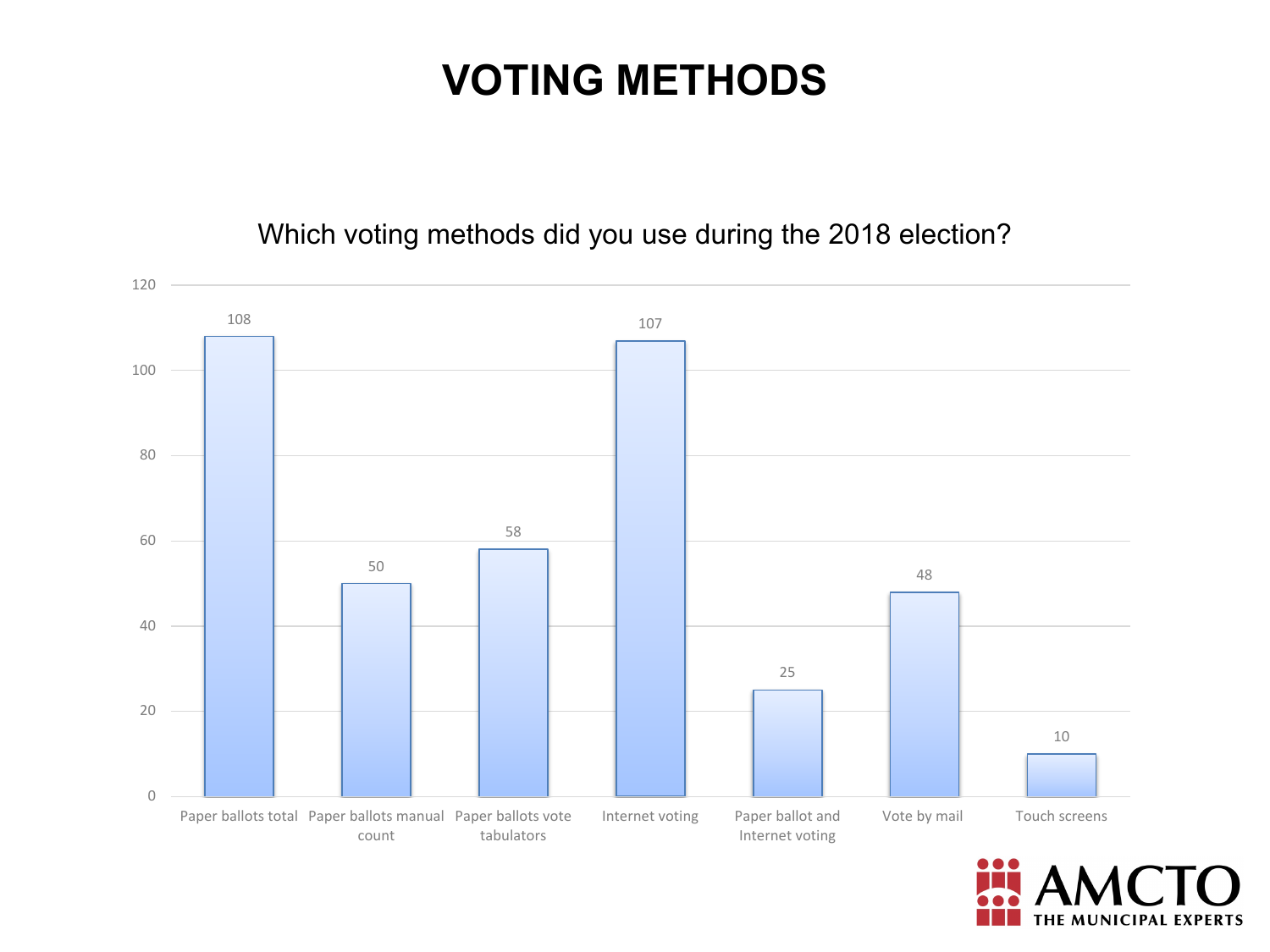#### **TABULATORS**

Would you recommend using vote tabulators in the 2022 election?



 $Yes$  No Maybe

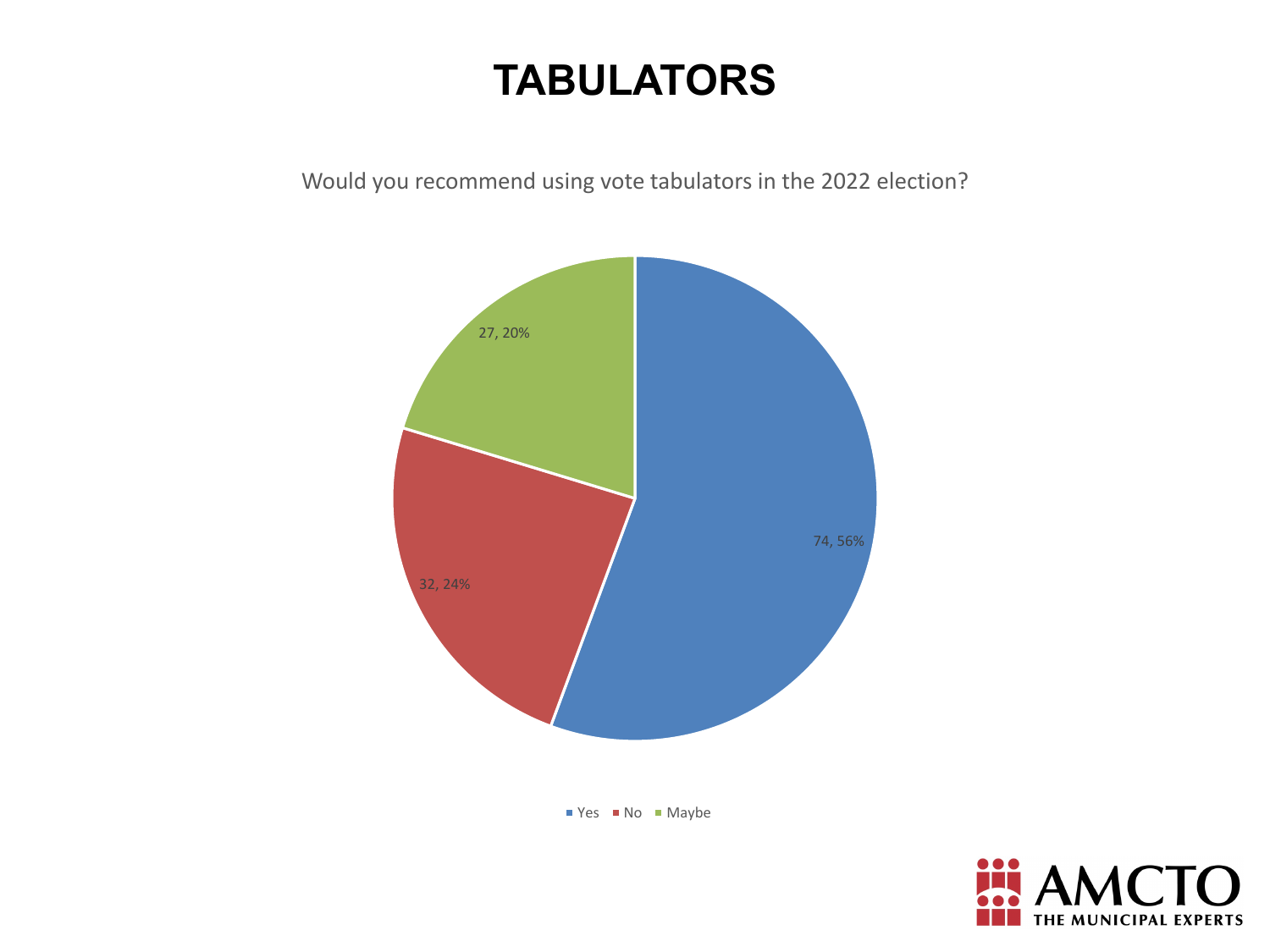#### **INTERNET VOTING: USE**





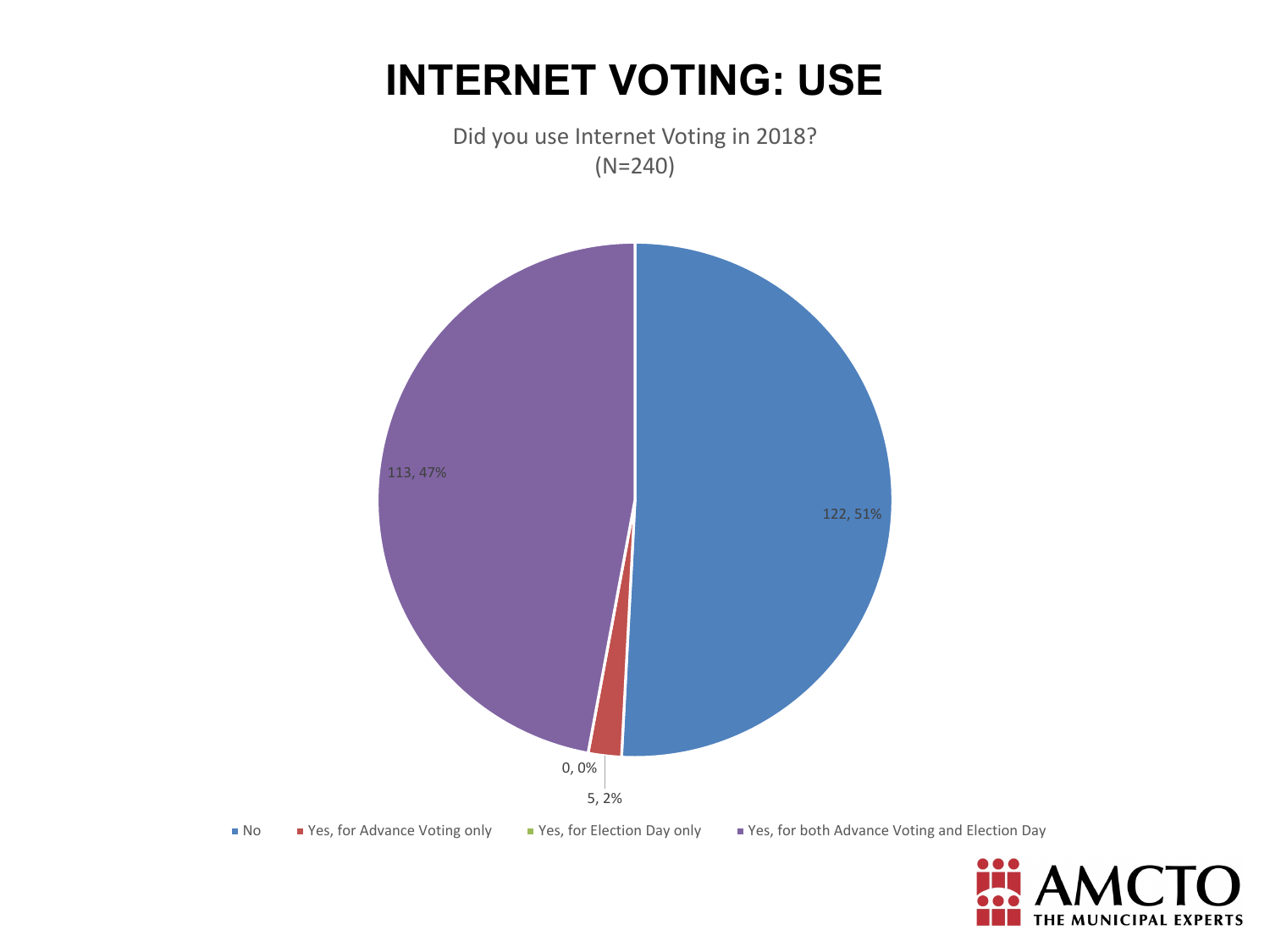# **INTERNET VOTING: USE**



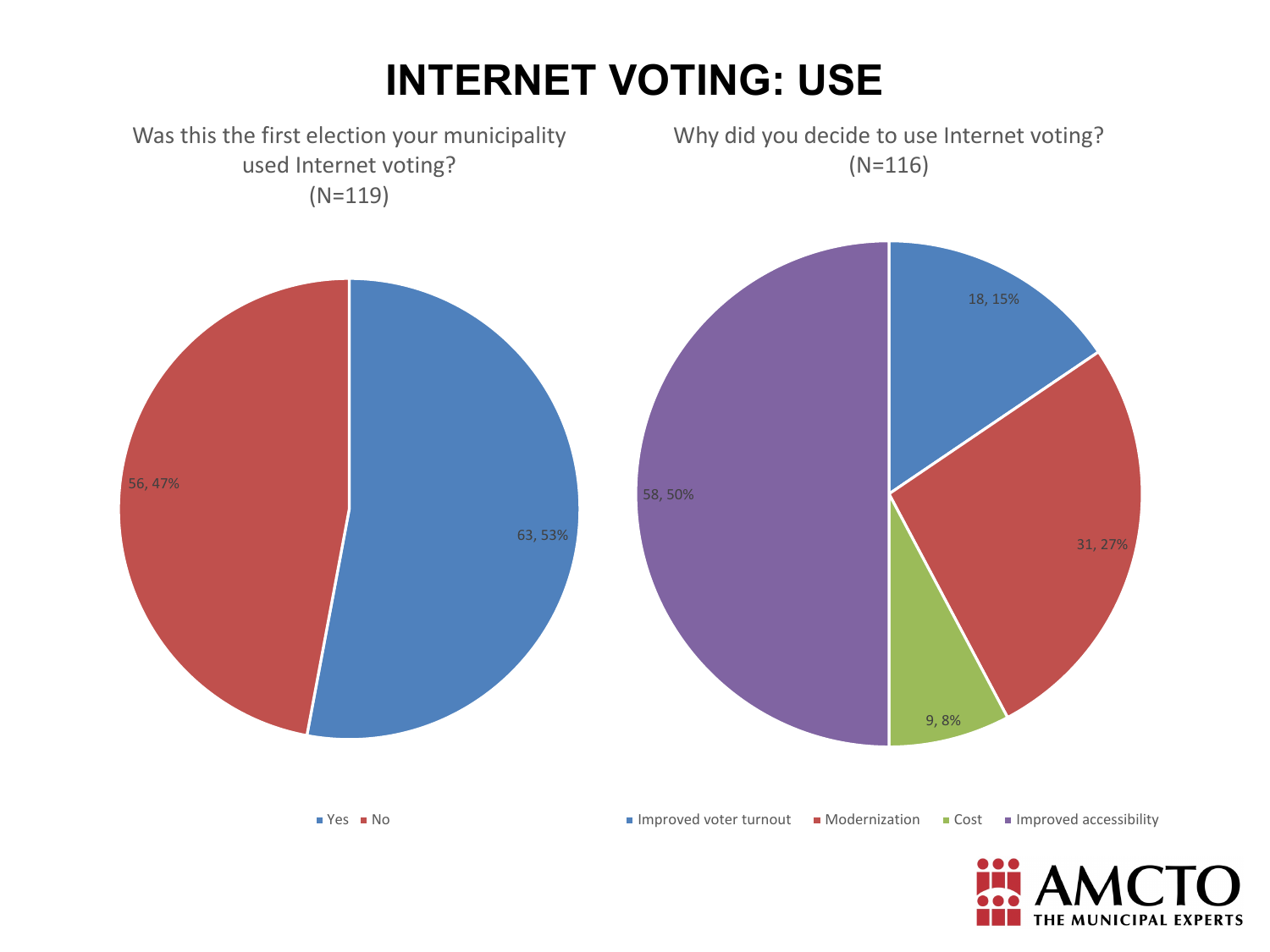# **INTERNET VOTING: USE**

Would you recommend using internet voting again? (N=117)



■ Yes ■ Maybe

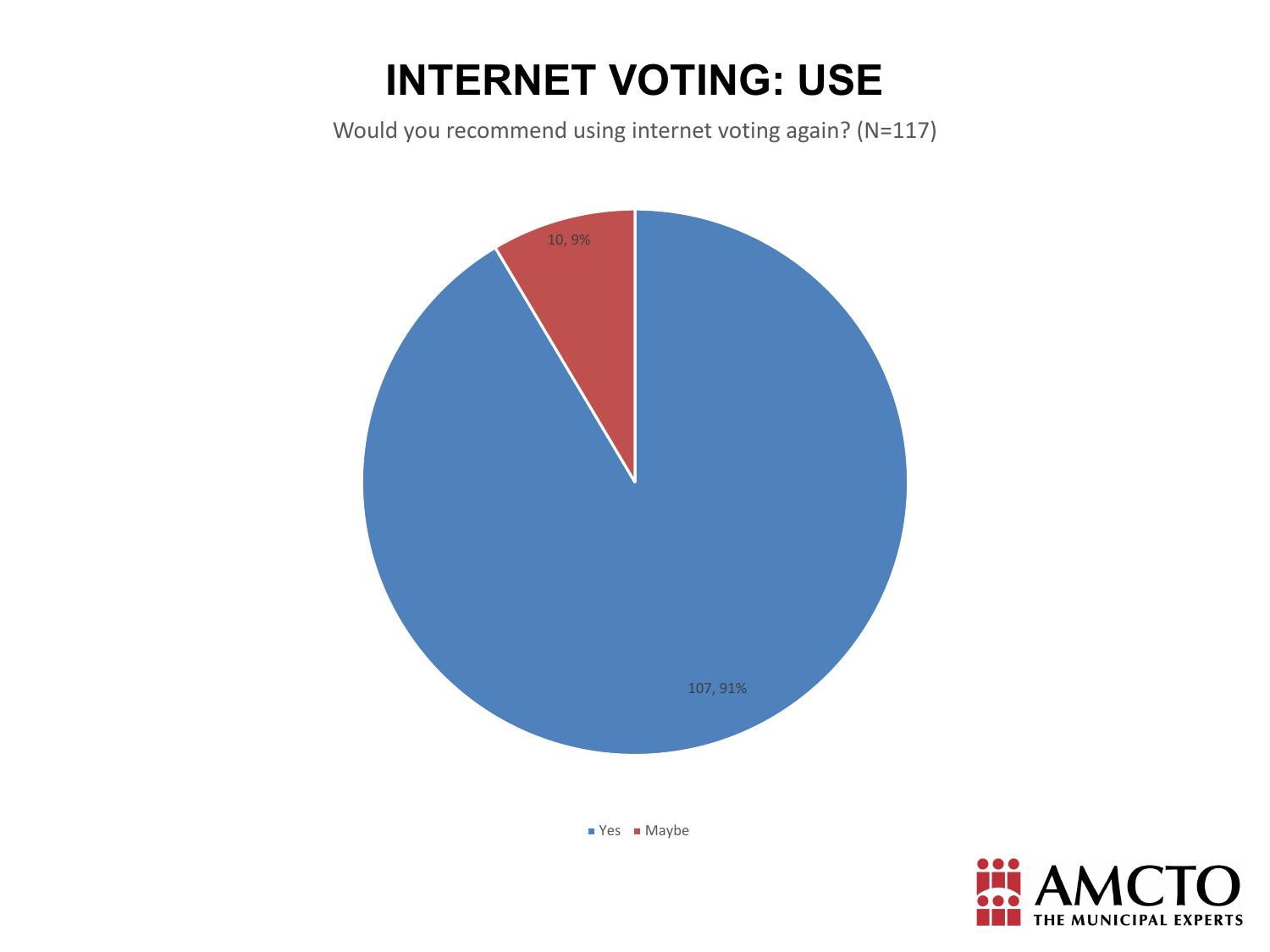# **INTERNET VOTING: SECURITY**

Did you require registration prior to voting?



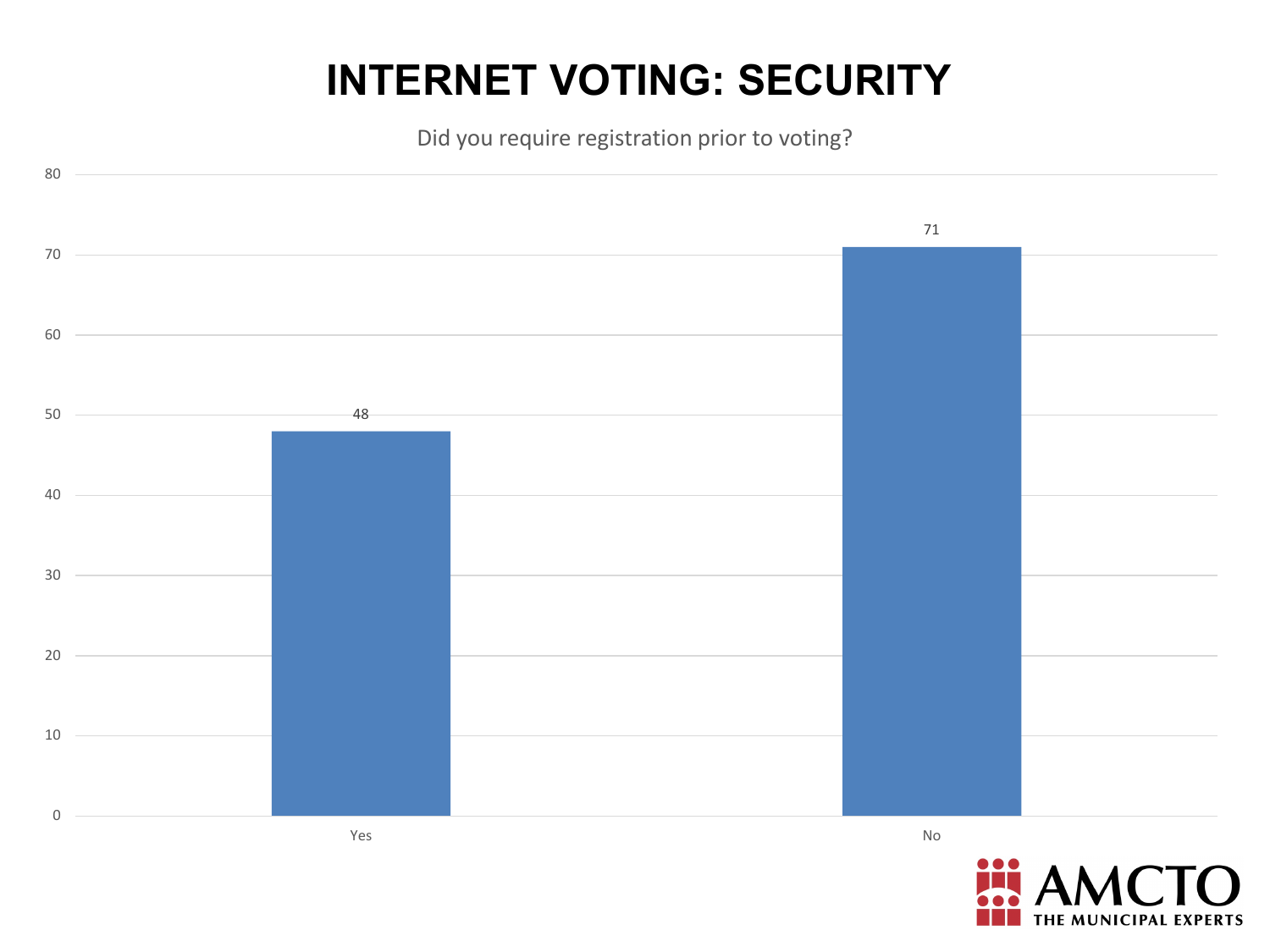### **INTERNET VOTING: SECURITY**



THE MUNICIPAL EXPERTS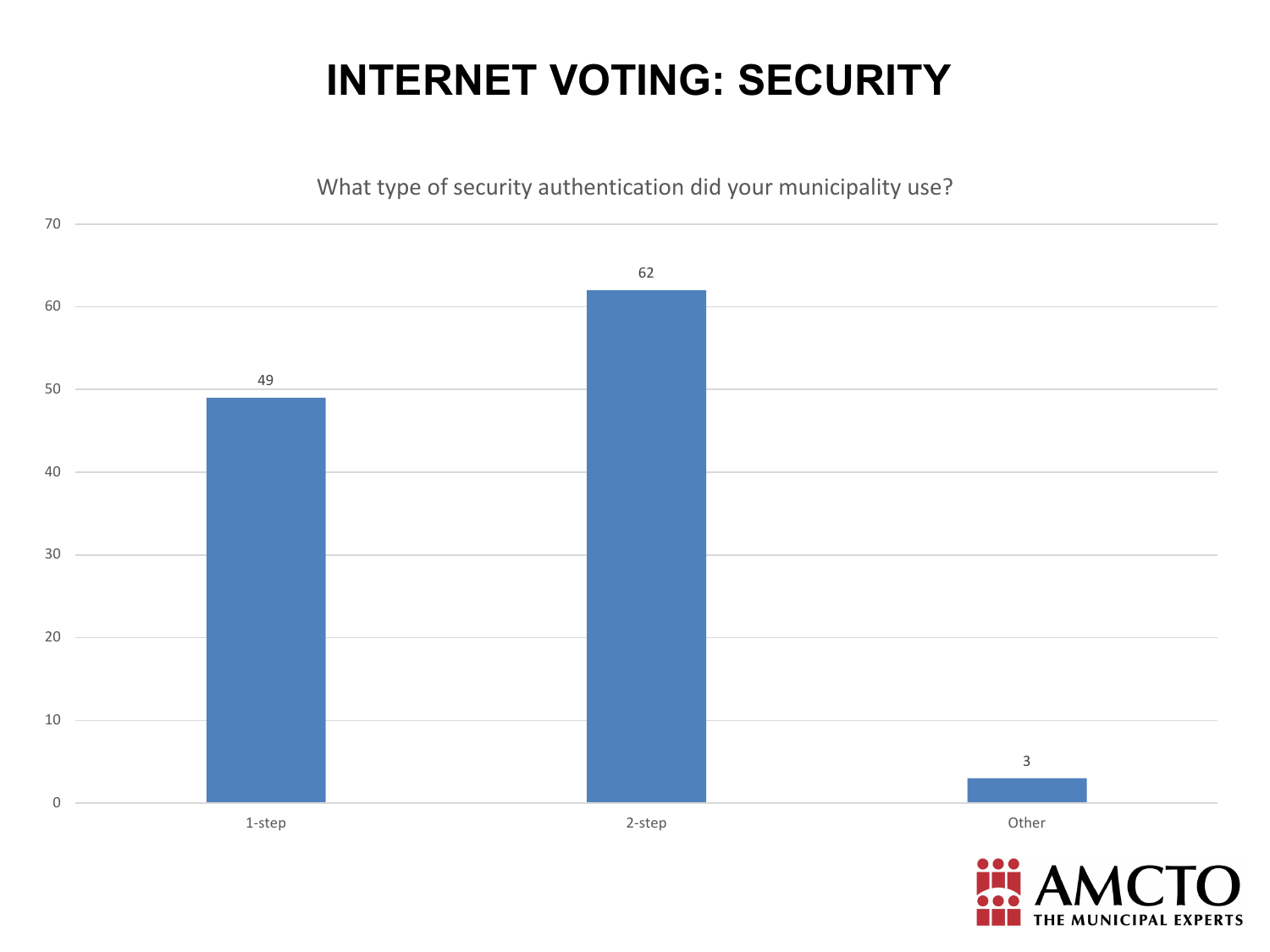#### **INTERNET VOTING: SECURITY**



What measures did you take to ensure the security of your election?

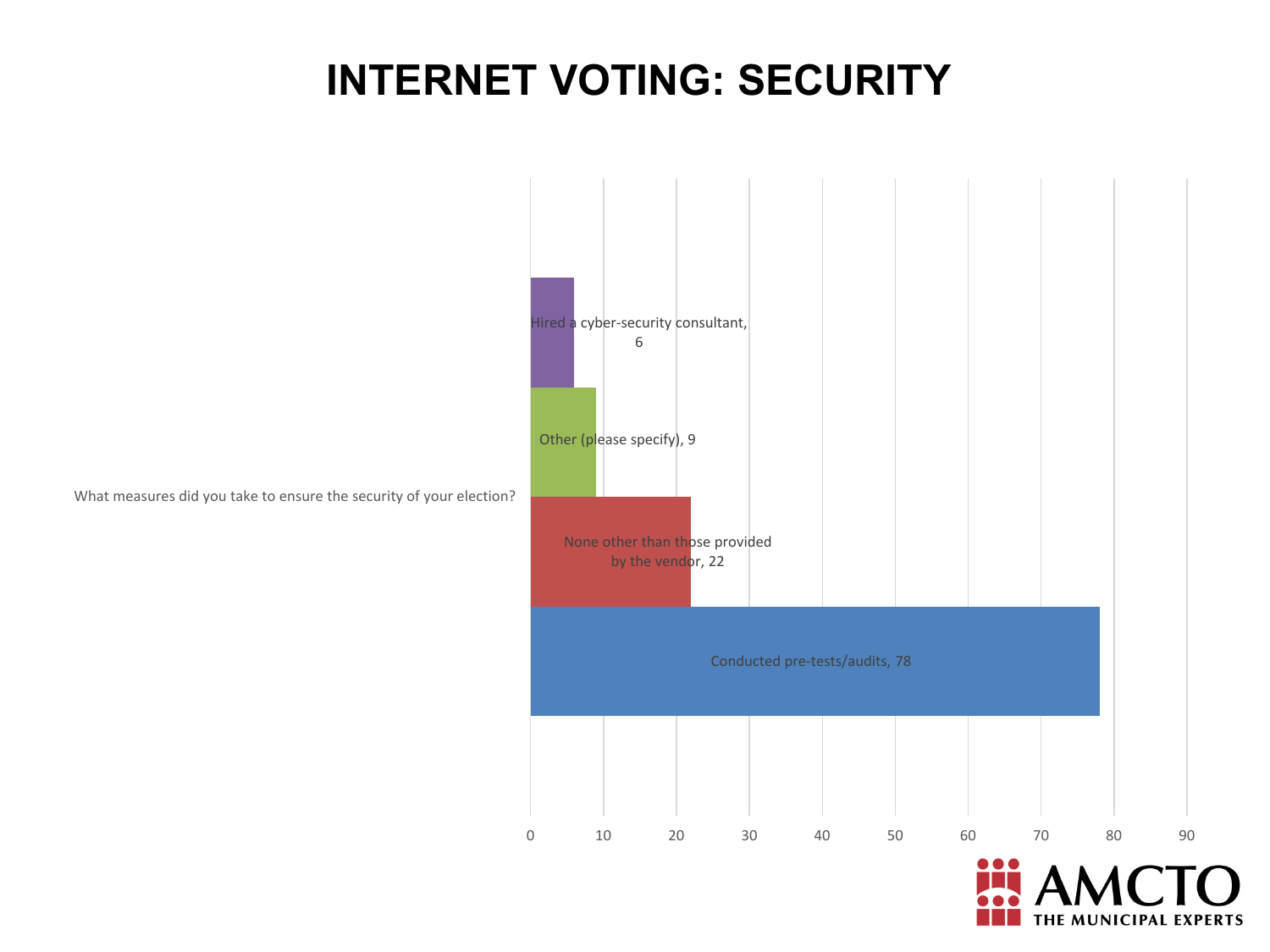# **VOTERS' LIST: QUALITY**

Overall, how would you rate the quality of the voters list in 2018?



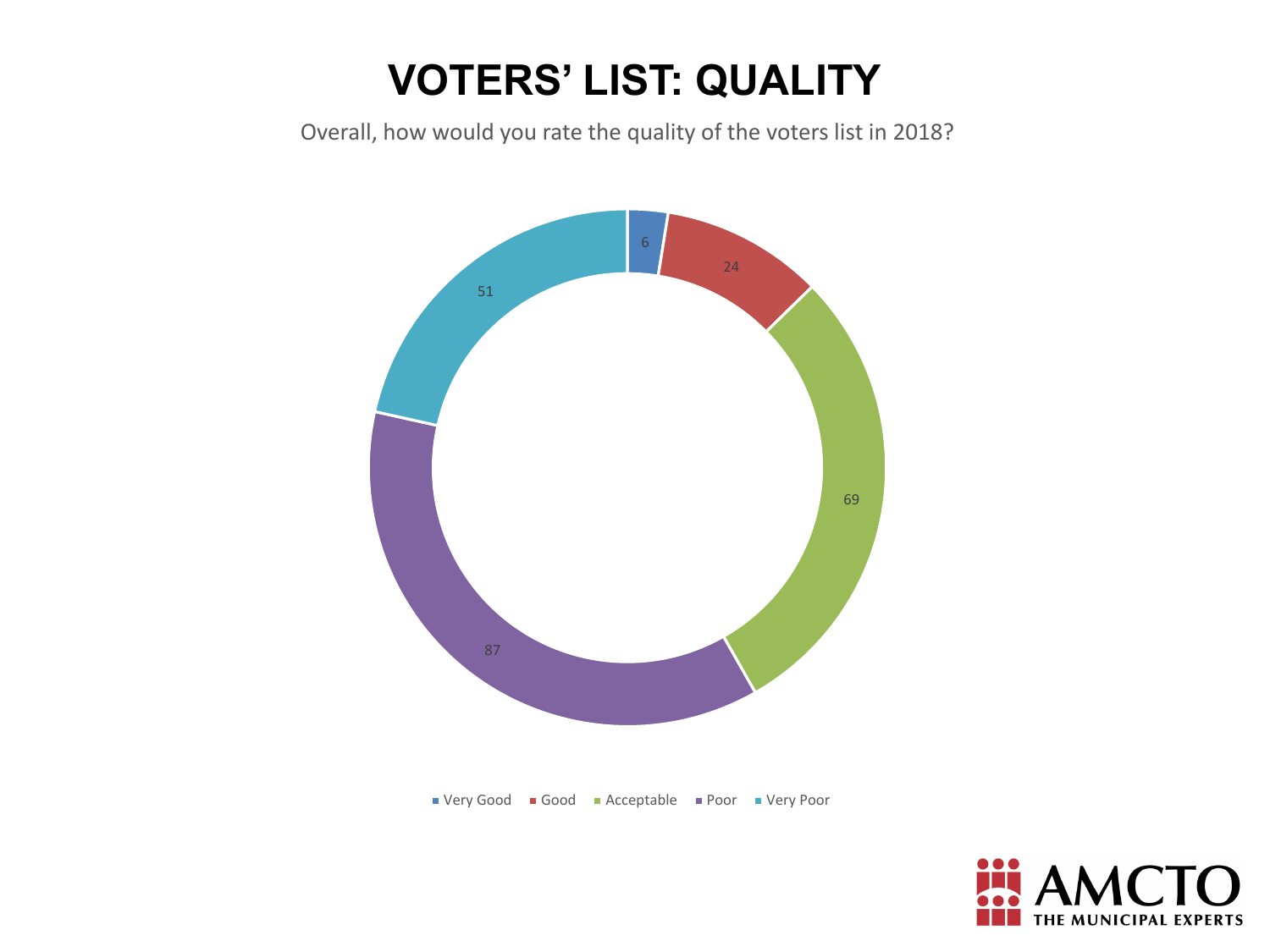# **VOTERS' LIST: QUALITY**



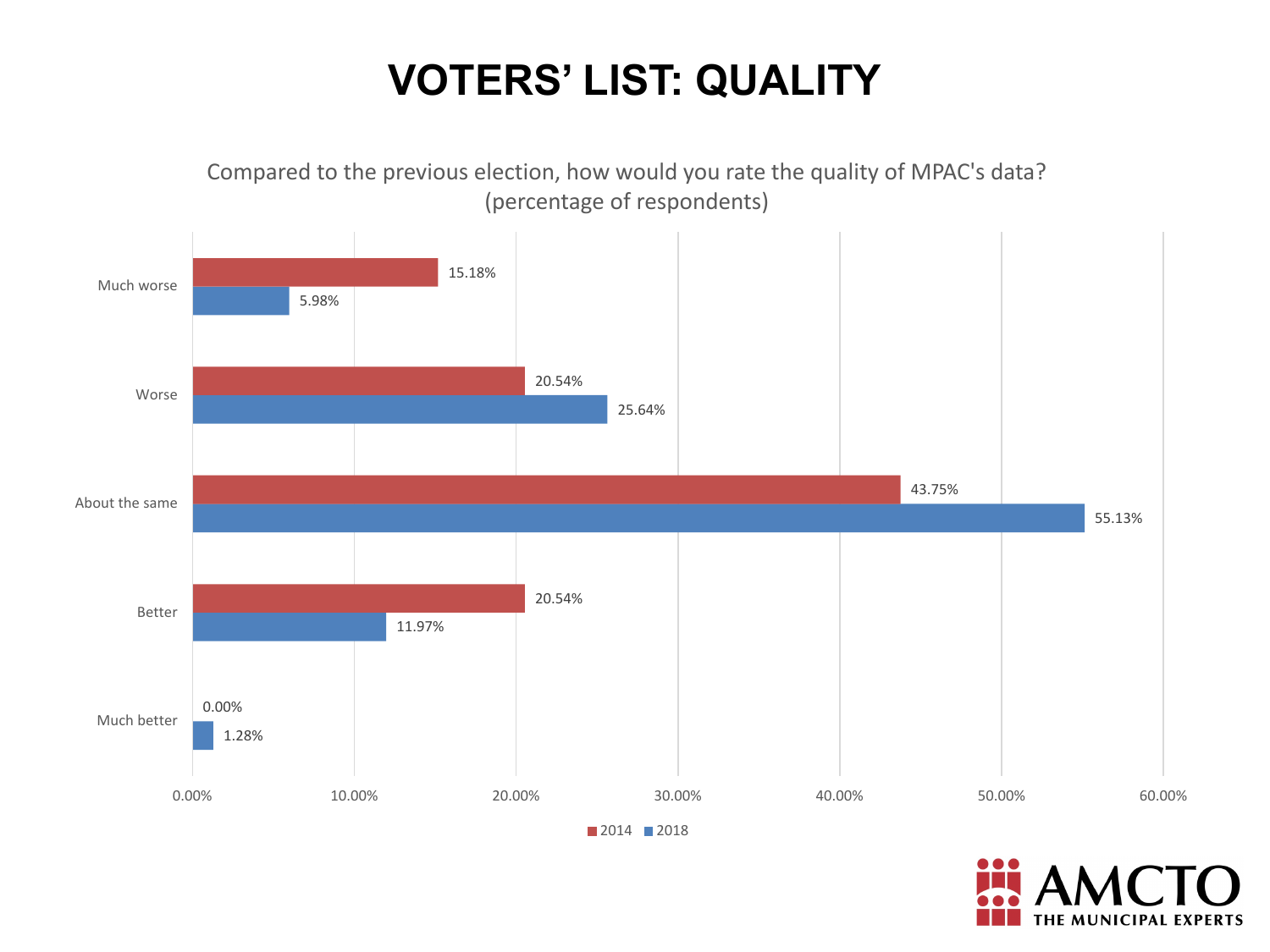#### **VOTERS' LIST: QUALITY**



**MUNICIPAL EXPERTS**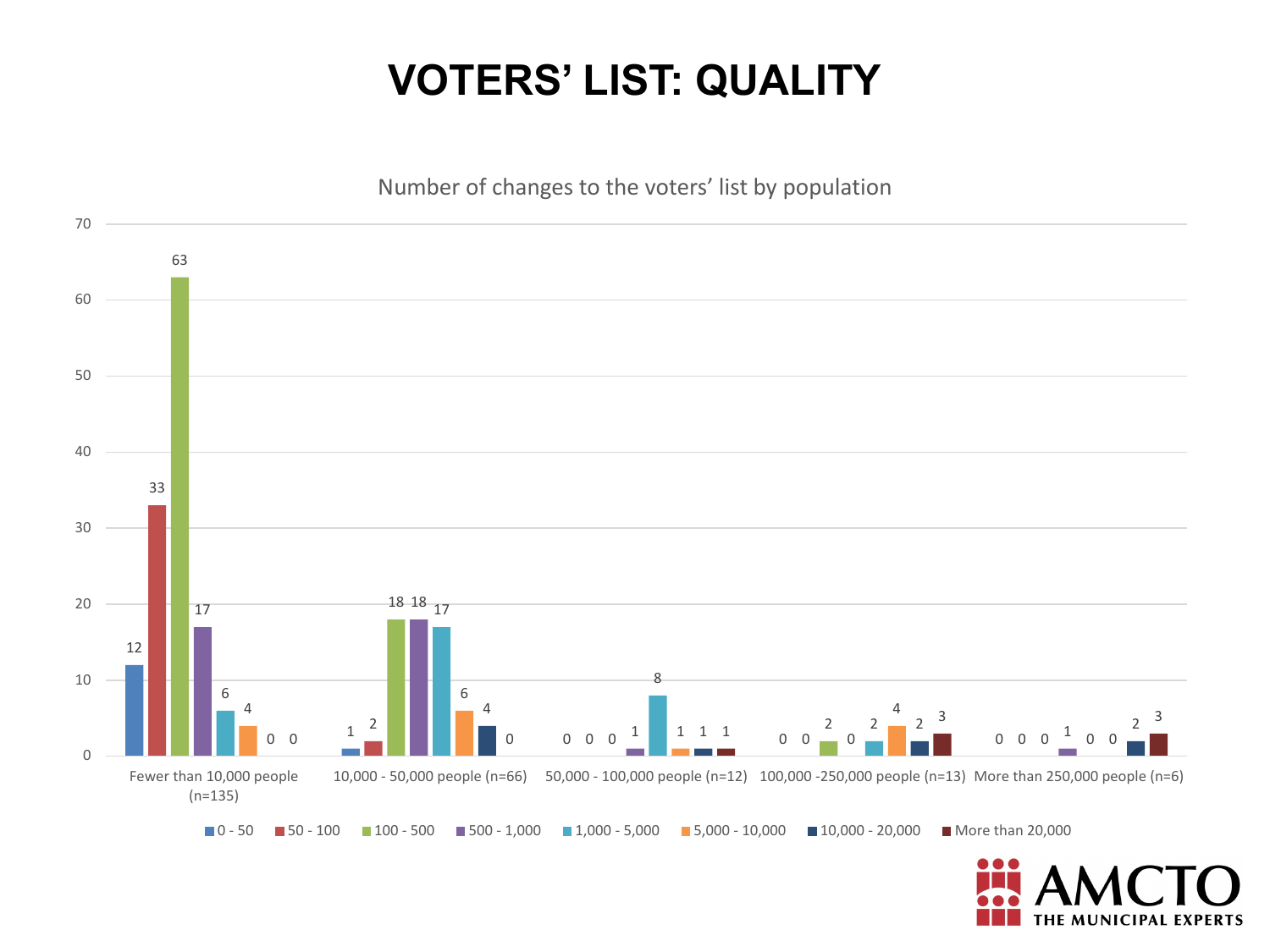#### **VOTERS' LIST: MPAC SERVICE**

Overall, how satisfied were you with MPAC's service during the 2018 election compared to 2014? (percentage of respondents)





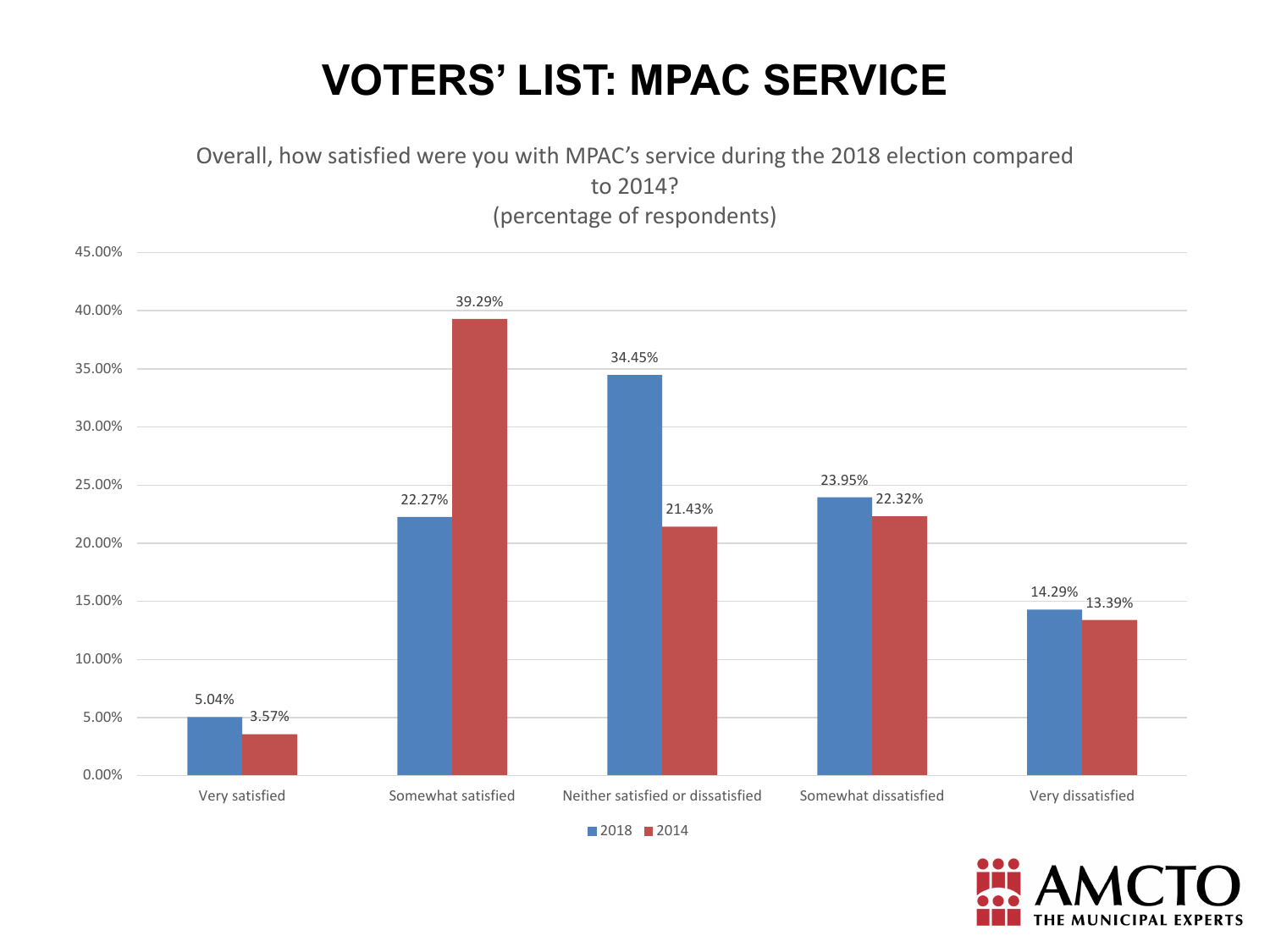#### **ACCESSIBILITY**



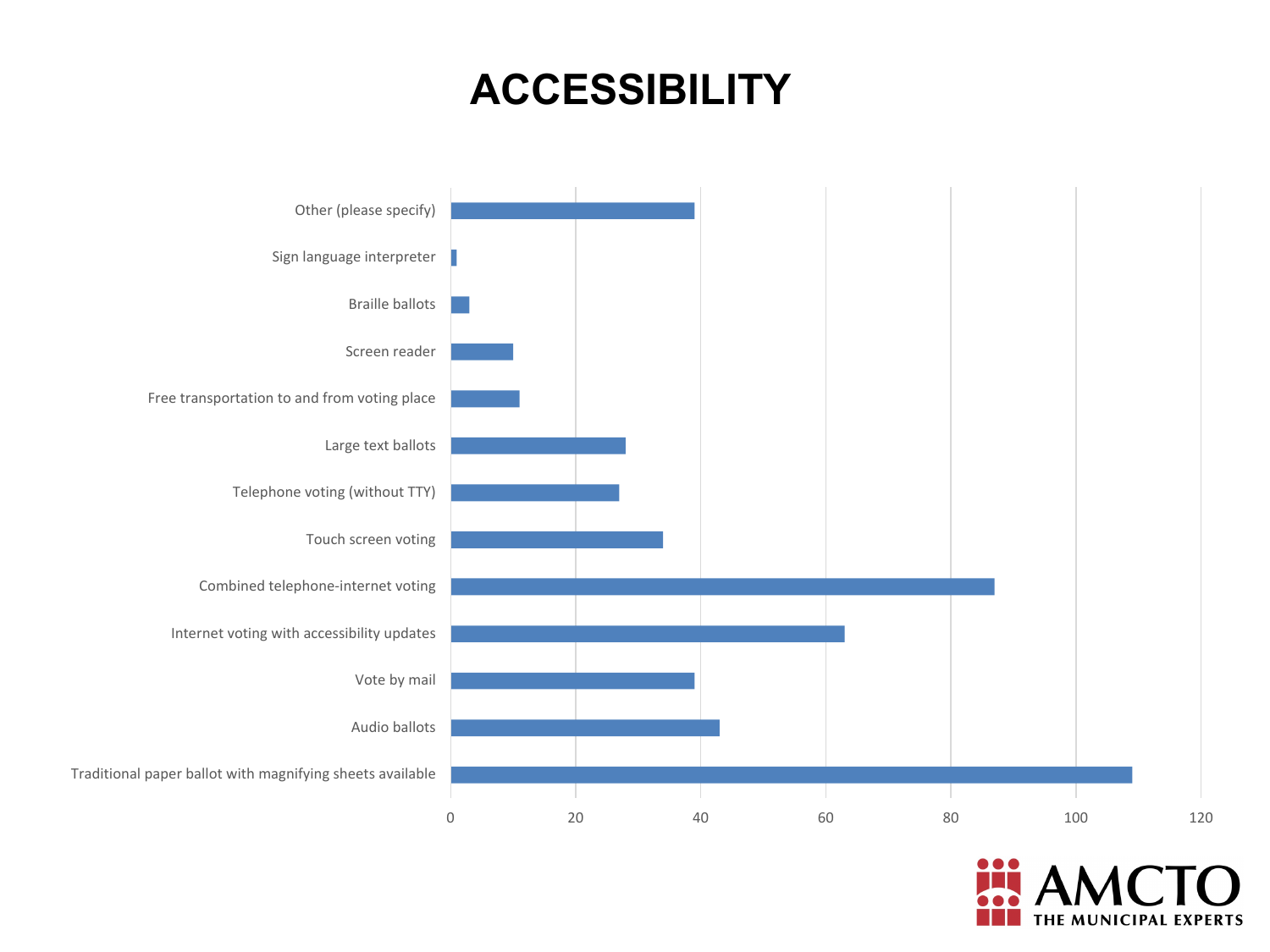# **COMPLIANCE AUDIT COMMITTEES**

Did your municipality have difficulty finding qualified members for its Compliance Audit Committee (CAC)?



Did you work with another municipality to recruit a CAC, or share a committee with another municipality?



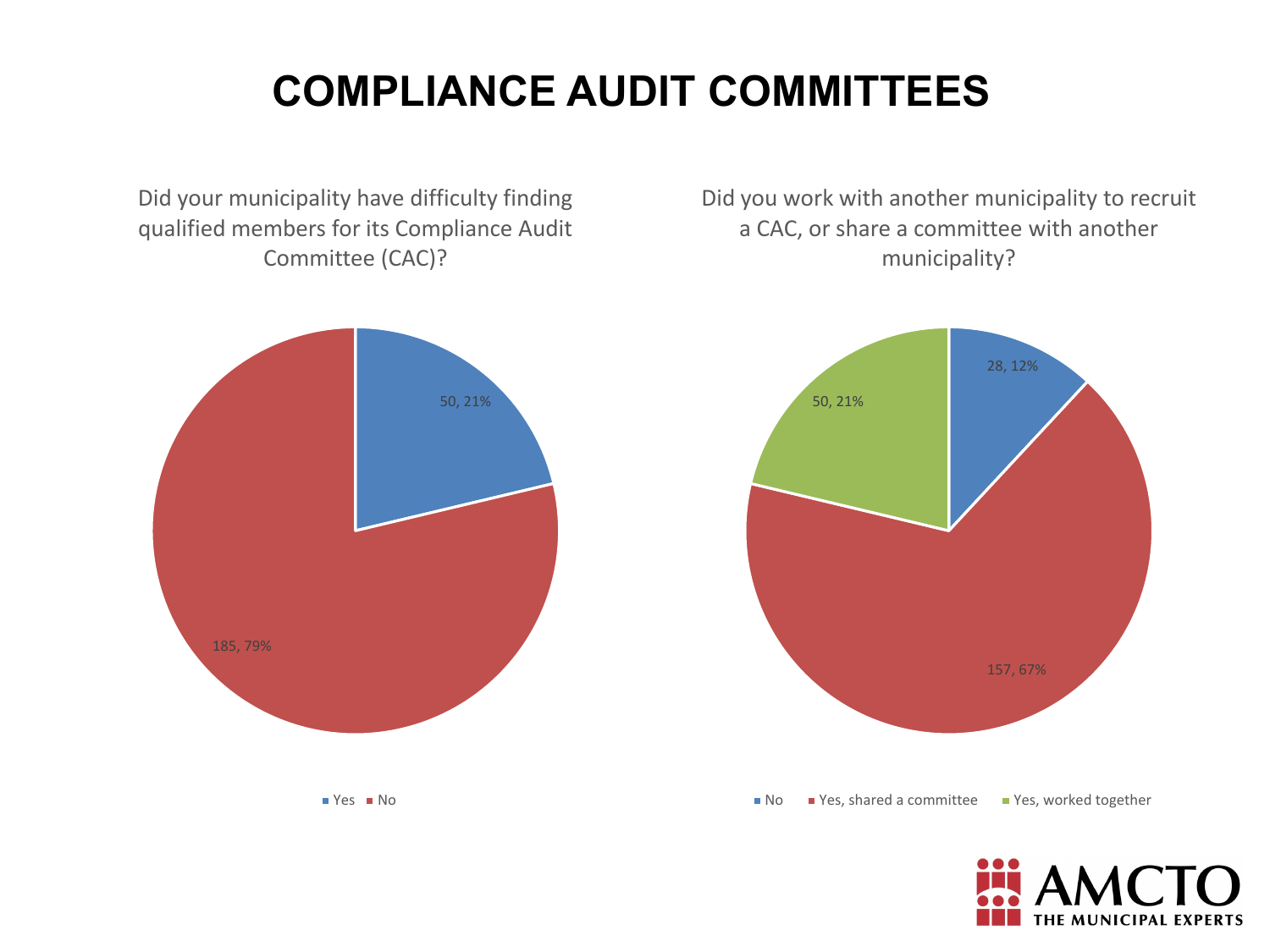#### **FINANCIAL REVIEWS**

How is your municipality planning to fulfill the requirement to review candidate financial statements?



THE MUNICIPAL EXPERTS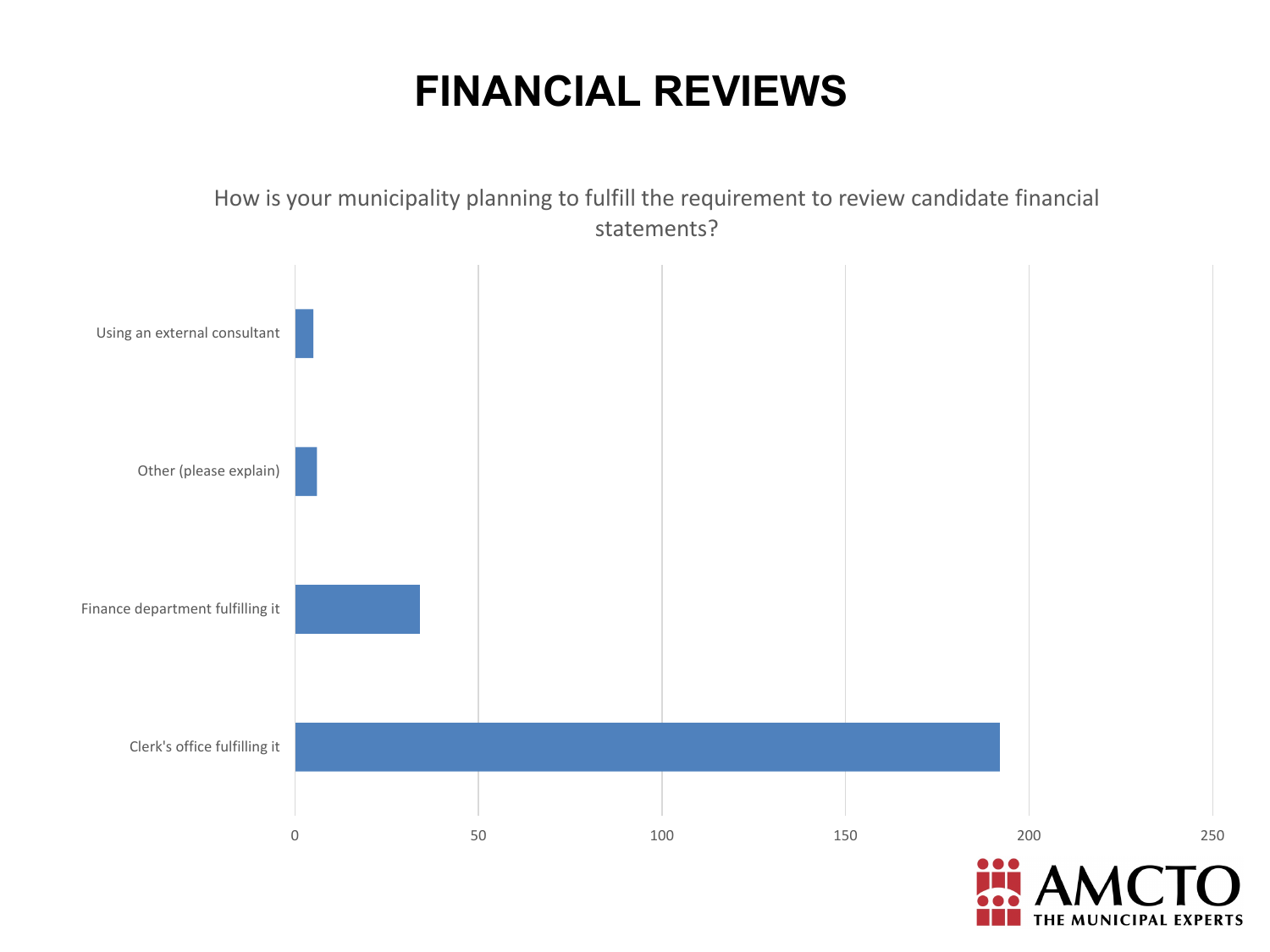# **THIRD-PARTY ADVERTISING**

Did you have registered third-party advertisers?





 $Yes$  No